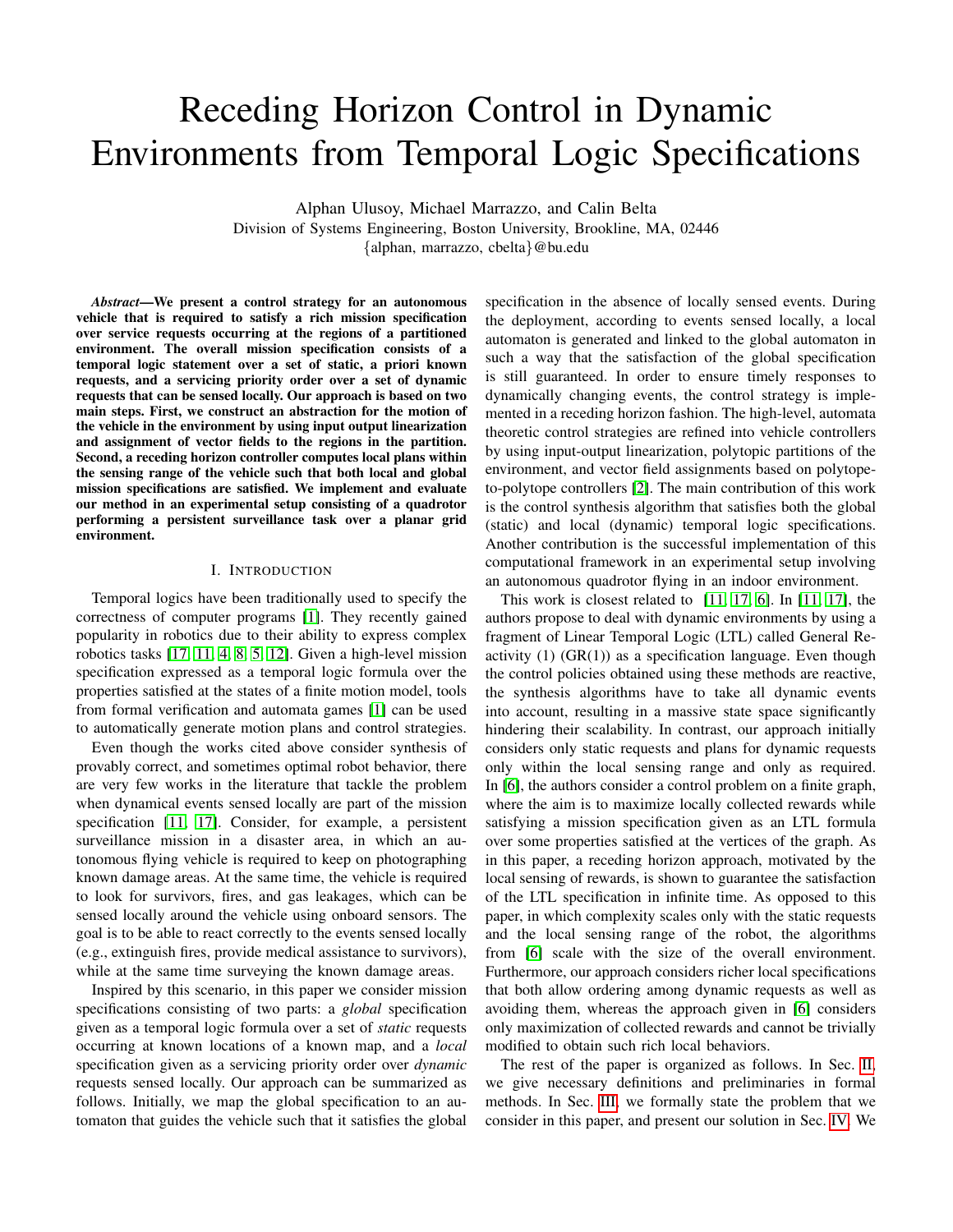present our experimental results in [V.](#page-6-0) We conclude with final remarks in Sec. [VI.](#page-7-9)

# II. PRELIMINARIES

<span id="page-1-0"></span>In this section, we provide a brief review of concepts related to automata theory and formal verification and introduce our notation. We refer the interested reader to [\[1\]](#page-7-0) and references therein for a more detailed treatment of these topics. For a set  $\Pi$ , we use  $|\Pi|$  and  $2^{\Pi}$  to denote its cardinality and power set, respectively.

<span id="page-1-2"></span>Definition II.1 (Transition System). *A (weighted, deterministic)* transition system is a tuple  $\mathbf{T} := (Q, q_{init}, \delta, \Pi, h, w)$ , *where*

- Q *is the finite set of states;*
- $q_{init} \in \mathcal{Q}$  *is the initial state;*
- $\delta \subseteq \mathcal{Q} \times \mathcal{Q}$  *is the transition relation;*
- Π *is the finite set of atomic propositions;*
- $h: \mathcal{Q} \to 2^{\Pi}$  is the labeling function giving the set of *atomic propositions satisfied at a state;*
- $w : \delta \rightarrow \mathbb{N}$  assigns a non-negative weight to each *transition.*

A *run* of **T** is a sequence of states  $q^0, q^1, \ldots$  such that  $q^0 \ = \ q_{init}, \ q^k \ \in \ \mathcal{Q}, \text{ and } \ (q^k, q^{k+1}) \ \in \ \delta \ \text{ for all } \ k. \ \text{A run}$ generates a *word*  $\omega^0 \omega^1, \ldots$ , where  $\omega^k = h(q^k)$  is the set of atomic propositions satisfied at state  $q^k$ .

Linear Temporal Logic (LTL) is an extension of (Boolean) propositional logic that can capture temporal relations [\[1\]](#page-7-0). LTL formulas are interpreted over infinite words generated by the transition system T from Def. [II.1.](#page-1-2) Informally, an LTL formula  $\phi$  over a set of atomic propositions  $\Pi$  can involve Boolean operators  $\neg$  (negation),  $\wedge$  (conjunction),  $\vee$  (disjunction), and temporal operators  $\Box$  (always),  $\diamond$  (eventually),  $\bigcirc$  (next), and U (until). For instance,  $\Box p$  states that p is true at all positions of the word,  $\Diamond p$  states that p eventually becomes true in the word, and  $\bigcirc$  p states that proposition p is true at the next position of the word. Formula  $p_1 \mathcal{U} p_2$  states that there exists  $k \geq 0$  such that  $w^k$  satisfies  $p_2$  and  $w^j$  satisfies  $p_1$  for all  $0 \leq j < k$ , where  $w^k$  is the symbol at the  $k^{th}$  position of the word. More expressivity can be achieved by combining the temporal and Boolean operators. We say a run of  $T$  satisfies  $\phi$  if and only if the word generated by the run satisfies  $\phi$ .

<span id="page-1-5"></span>**Definition II.2 (Büchi Automaton).** A Büchi automaton is a  $\mathbf{u}$  **ple**  $\mathbf{B} := (Q, Q_{init}, \delta, \Sigma, \mathcal{F})$ *, where* 

- Q *is the finite set of states;*
- $Q_{init} \subseteq Q$  *is the set of initial states;*
- $\delta \subseteq \mathcal{Q} \times \Sigma \times \mathcal{Q}$  *is the (non-deterministic) transition relation;*
- $\bullet$   $\Sigma$  *is the input alphabet;*
- $\mathcal{F} \subseteq \mathcal{Q}$  *is the set of accepting (final) states.*

A *run* of **B** over an input word  $\omega^0, \omega^1, \ldots$  is a sequence of states  $q^0, q^1, \ldots$ , such that  $q^0 \in \mathcal{Q}_{init}$ , and  $(q^k, \omega^k, q^{k+1}) \in \delta$ , for all k. A Büchi automaton **B** accepts a word over  $\Sigma$  if and only if at least one of the corresponding runs intersects with F infinitely many times. For any LTL formula  $\phi$  over a set Π, one can construct a Büchi automaton with input alphabet  $\Sigma = 2^{\Pi}$  accepting all and only words over  $2^{\Pi}$  that satisfy  $\phi$ using automated tools such as *ltl2ba* given in [\[7\]](#page-7-10).

In this paper, we consider specifications expressed in two particular subclasses of LTL, namely, LTL<sub>-X</sub> [\[1\]](#page-7-0) and syntac-tically co-safe LTL (scLTL) [\[13\]](#page-7-11). LTL<sub> $-x$ </sub> is LTL without the  $\circ$  (next) operator and is typically used in settings where one is interested in stutter-invariant properties, i.e. the exact number of immediate repetitions of a symbol is irrelevant [\[15,](#page-7-12) [1\]](#page-7-0). A syntactically co-safe LTL (scLTL) formula excludes the  $\Box$ (always) operator and the  $\neg$  (negation) operator appears only in front of the atomic propositions when written in positive normal form [\[13\]](#page-7-11). A special property of scLTL is that one can determine if a given infinite word satisfies an scLTL formula by considering only a finite prefix of it [\[13\]](#page-7-11).

<span id="page-1-4"></span>Definition II.3 (Finite State Automaton). *A (deterministic*) finite state automaton (FSA) is a tuple **A** :=  $(Q, q_{init}, \delta, \Sigma, \mathcal{F})$ *, where* 

- Q *is the finite set of states;*
- $q_{init} \in \mathcal{Q}$  *is the initial state;*
- Σ *is the input alphabet;*
- $\delta : \mathcal{Q} \times \Sigma \times \mathcal{Q}$  *is the deterministic transition relation*;
- $\mathcal{F} \subseteq \mathcal{Q}$  *is the set of accepting (final) states.*

A *run* of **A** over an input word  $\omega^0, \ldots, \omega^{n-1}$  is a sequence of states  $q^0, \ldots, q^n$  such that  $q^0 = q_{init}$  and  $(q^k, \omega^k, q^{k+1}) \in$ δ for all k. An FSA A accepts a word of length n over  $\Sigma$  if and only if the corresponding run ends in some  $q^n \in \mathcal{F}$ . For any scLTL formula  $\phi$  over  $\Pi$ , one can construct an FSA with input alphabet  $\Sigma = 2^{\Pi}$  accepting all and only the finite words over  $2^{\Pi}$  that satisfy  $\phi$  using automated tools such as *scheck* given in [\[14\]](#page-7-13).

### III. PROBLEM FORMULATION AND APPROACH

<span id="page-1-1"></span>For simplicity of presentation, the problem is formulated for a vehicle that can deterministically move among the adjacent cells of a grid environment. At the end of this section (Rem. [III.3\)](#page-3-1), we show that this is enough for a large class of problems including vehicles with non-trivial dynamics. In Sec. [V-B,](#page-6-1) we present the details of such an implementation for an autonomous quadrotor.

Formally, the problem is formulated as follows. Let

<span id="page-1-3"></span>
$$
\mathcal{E} = (\mathcal{C}, \mathcal{S}, \mathcal{L}_s, \mathcal{D}, \mathcal{L}_d(t))
$$
 (1)

be a (planar) grid environment, where  $C = \{c_{x,y}|0 \leq x$  $m, 0 \leq y < n$  is an  $m \times n$  array of square cells, S is the set of *static requests* that can be serviced at the cells of the environment,  $\mathcal{L}_s$  :  $\mathcal{C} \rightarrow \mathcal{S}$  is a (possibly partial) map that gives the location of the static requests on the grid,  $D$  is the set of *dynamic requests* that occur at arbitrary cells of the environment whose locations are not known in advance and can only be discovered (sensed) locally, and  $\mathcal{L}_d(t) : \mathcal{C} \to \mathcal{D}$ is a time varying (possibly partial) map that gives the location of the dynamic requests on the grid. We assume that the cells in the environment are arranged such that  $c_{0,0}$  corresponds to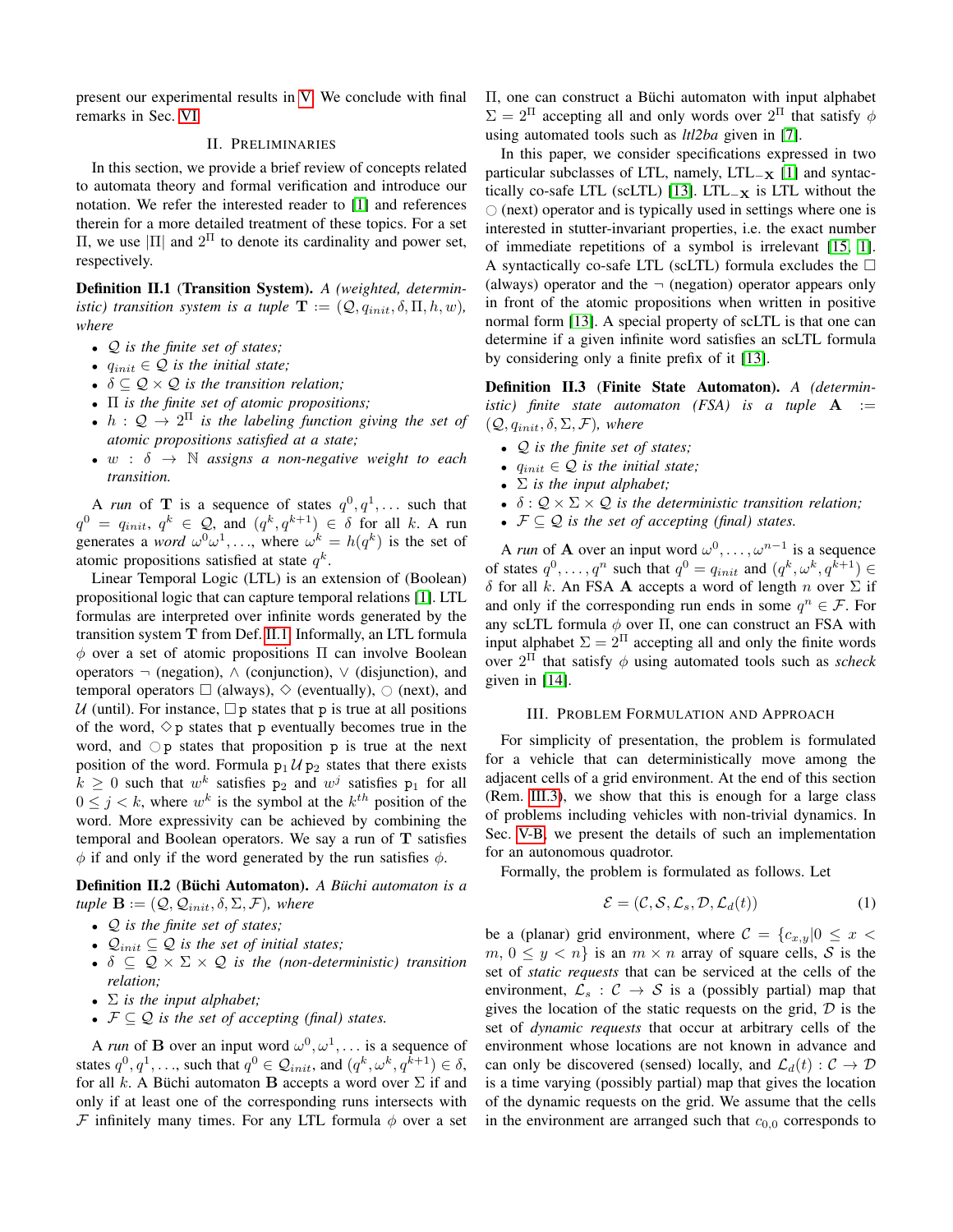the cell at the southwest corner of the array when looked from an East-North-Up (ENU) coordinate frame (Fig. [1\)](#page-2-0).

In this paper, we consider the case where a vehicle navigates in the environment by either holding position or moving to one of the four cells sharing a facet with its current cell, and has the ability to sense the dynamic requests occurring in the cells within its vicinity. Specifically, the vehicle can sense an  $o \times p$ array of cells where  $o > 1$ ,  $p > 1$ , both o and p are odd; and the center cell of this sensing grid corresponds to the current cell of the vehicle in the environment. After arriving at a cell, the vehicle uses its sensors to detect the dynamic requests occurring at this subset of  $C$ , i.e. it discovers the portion of the time varying map  $\mathcal{L}_d(t)$  corresponding to the cells that fall within its sensing range. We also assume that the vehicle has the ability to complete a static or dynamic request at a cell by visiting that cell.



<span id="page-2-0"></span>Fig. 1. A schematic representation of the scenario considered in Exp. [III.1.](#page-2-1) We have two static requests defined in the environment with  $S = \{\text{photo}, \text{update}\}, \ \mathcal{L}_s(c_{3,1}) = \text{photo}, \ \mathcal{L}_s(c_{5,10}) = \text{update}, \ \text{and}$  $\mathcal{L}_s(c_{9,7})$  = upload. The cells within the sensing range of the quadrotor are highlighted in violet. Cells  $c_{9,4}$  and  $c_{9,2}$  are shown in red and cyan; and correspond to locally detected extinguish and assist dynamic requests, respectively.

<span id="page-2-1"></span>Example III.1. *Fig. [1](#page-2-0) gives a schematic representation of an* 11 × 12 *environment, where a quadrotor is required to perform a persistent surveillance task. The set of static requests that can be serviced at the regions of the environment is*  $S = \{\text{photo}, \text{update}\}$  *and these static requests are assigned to the cells such that*  $\mathcal{L}_s(c_{3,1}) =$  photo,  $\mathcal{L}_s(c_{5,10}) =$  upload, *and*  $\mathcal{L}_s(c_{9.7})$  = upload. In Fig. [1,](#page-2-0) these cells are highlighted *in green and blue, respectively. The sensing capability of the quadrotor is modeled by a*  $5 \times 5$  *grid of square cells (highlighted in violet in Fig. [1\)](#page-2-0) where the center cell of this grid corresponds to the area directly underneath the quadrotor. The set of dynamically occurring requests whose locations are not known a priori is*  $D = \{$ unsafe, extinguish, assist $\}$ . *Requests* extinguish *and* assist *correspond to 'extinguish fire' and 'assist survivor', respectively, whereas cells with* unsafe *request should be always avoided. In Fig. [1,](#page-2-0) cells with locally detected dynamic requests* extinguish *and* assist *are shown in red and cyan, respectively.*

In this work, we consider two types of specifications to define the overall mission of the vehicle: a global mission specification and a local mission specification. The global mission specification is an LTL<sub>-X</sub> formula  $\phi_g$  (Sec. [II\)](#page-1-0) over the set of static requests  $S$  and dictates the global motion of the vehicle in the environment. The local mission specification is concerned with the dynamic requests detected locally within the sensing range of the vehicle and specifies how the vehicle must respond to them. Specifically, the local mission specification comprises a set of *service* requests  $\mathcal{D}_{service}$  and a set of *avoidance* requests  $\mathcal{D}_{avoid}$  such that  $\mathcal{D} = \mathcal{D}_{service} \cup \mathcal{D}_{avoid}$ and  $\mathcal{D}_{service} \cap \mathcal{D}_{avoid} = \emptyset$ , where  $\mathcal D$  is the set of dynamic requests from [\(1\)](#page-1-3). If the vehicle locally detects a dynamic service request from the set  $\mathcal{D}_{service}$ , it must service the request by going to the cell, or cells, associated with the request. If the vehicle locally detects a dynamic avoidance request from the set  $\mathcal{D}_{avoid}$ , it must avoid the cell, or cells, associated with the request. In case of multiple local requests, the order in which the vehicle handles the service requests is determined by their priority values given by a priority function  $prio$ :  $\mathcal{D}_{service}$   $\rightarrow$  N with lower values meaning higher priority. Avoidance requests, on the other hand, should always be satisfied by the vehicle and do not have associated priority values. Note that as the vehicle moves in the environment, the static and dynamic requests it satisfies produce a word over  $S \cup D$  (Sec. [II\)](#page-1-0) which can be checked against the global and local mission specifications. We can now formulate the problem that we consider in this paper.

<span id="page-2-2"></span>Problem III.2. *Given an environment* E*, a global mission specification*  $φ_g$  *in the form of an LTL*<sub>−**x**</sub> *formula over S, and a local mission specification*  $\mathcal{D} = \mathcal{D}_{service} \cup \mathcal{D}_{avoid}$ , prio :  $\mathcal{D} \rightarrow \mathbb{N}$ , find a vehicle control strategy such that the produced *trajectory satisfies both the global and the local mission specifications.*

Example [III.1](#page-2-1) Revisited. *The quadrotor given in Fig [1](#page-2-0) is required to complete a persistent surveillance mission starting at* c3,1*. The global mission specification is to*

*Keep taking photos and upload current photo before taking another photo.*

*This can be expressed in LTL*<sup>−</sup><sup>X</sup> *as*

$$
\phi_g := \Box \Diamond \text{photo} \land \Box(\text{photo} \Rightarrow
$$
  
(photo  $\mathcal{U} (\neg \text{photo } \mathcal{U} \text{ upload}))).$  (2)

*The local mission specification is defined such that*  $\mathcal{D}_{service}$  = {extinguish, assist},  $\mathcal{D}_{avoid}$  = {unsafe}, *with*  $prio(assist) = 0$  *and*  $prio(extinguish) = 1$ *, i.e. if both fire and survivor are detected locally, priority is given to the survivor.*

Our solution to Prob. [III.2](#page-2-2) takes the form of a receding horizon controller, which computes the next cell the vehicle must go to from its current cell such that:

- the order in which the vehicle visits the cells with static requests satisfies the global mission specification  $\phi_q$ , and
- the local motion of the vehicle within its sensing range satisfies the local mission specification.

In summary, the controller that we propose works as follows: First, a global product automaton G that captures the motion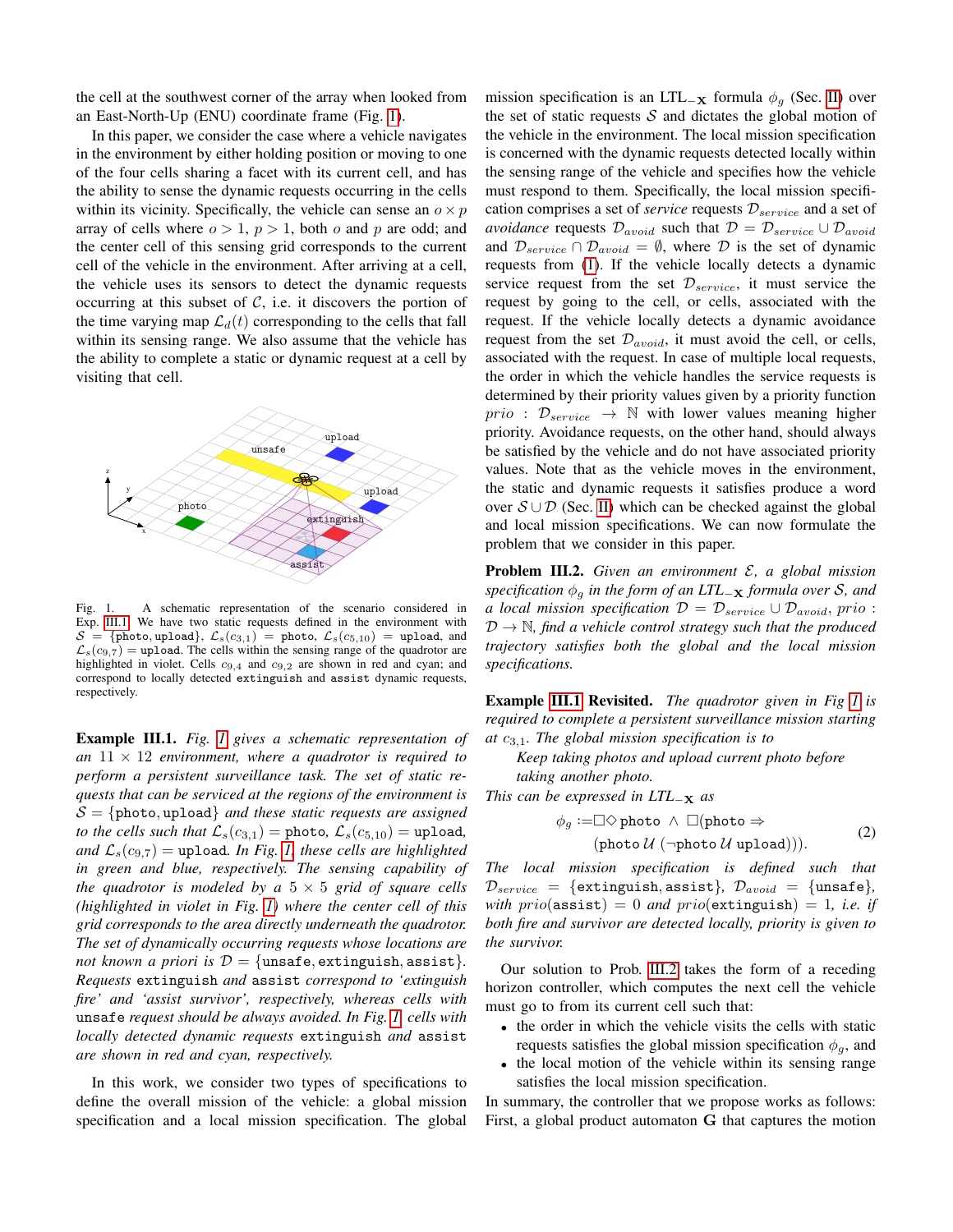of the vehicle between the cells with static requests and  $\phi_q$  is constructed (Sec. [IV-A\)](#page-3-2). Then, each time the vehicle arrives at a cell, our controller translates the local mission specification to an scLTL formula  $\phi_l$  and obtains the corresponding FSA (Def. [II.3\)](#page-1-4). Following this, a local product automaton L that captures the local information obtained from the sensors, the motion of the vehicle between the cells, and  $\phi_l$  is constructed (Sec. [IV-B\)](#page-3-3). Next, our controller uses  $L$  and  $G$  to compute the next cell the vehicle must go to so that  $\phi_g$  and  $\phi_l$  are satisfied (Sec. [IV-C\)](#page-4-0). Finally, a low-level controller moves the vehicle to this target cell. As a demonstration of our approach, we consider the case where the vehicle is a quadrotor as given in Exp. [III.1.](#page-2-1) In our experiments, we generate vector fields that guarantee smooth trajectories between the current and the next grid cell and use feedback linearization to stabilize the quadrotor along these trajectories (Sec. [V\)](#page-6-0).

<span id="page-3-1"></span>Remark III.3. *There are two apparently restrictive assumptions in the above problem formulation. First, it is assumed that the vehicle can stay inside a cell and can move from one cell to an adjacent desired cell without penetrating to another neighbor cell. Note that these control problems can be easily solved for vehicles such as unicycles and quadrotors by input-output linearization and construction of a vector field enforcing the desired motion of a reference point among the cells. Thus, polytopic partitioning of the workspace does not require the robot to have linear dynamics (see [\[9\]](#page-7-14) for unicycles and Sec. [V-B](#page-6-1) for a short discussion of such an implementation in quadrotors). Second, the partition does not have to be rectangular. This approach works for arbitrary polytopic partitions by means of additional triangulations [\[3\]](#page-7-15). Note that non-polytopic regions resulting from other types of partitioning schemes can, in principle, be under- or overapproximated by polytopic regions.*

### IV. PROBLEM SOLUTION

### <span id="page-3-2"></span><span id="page-3-0"></span>*A. Global Product Automaton*

The first step in our solution is to construct a global product automaton G that captures the global mission specification  $\phi_q$  and the motion of the vehicle among the cells with static requests. This automaton is constructed only once at the beginning of a run by Alg. [3](#page-5-0) and is used for driving the vehicle between the cells with static requests so that  $\phi_q$  is satisfied. To this end, we first construct a transition system  $\mathbf{T} := (Q_T, q_{T,init}, \delta_T, \Pi_T, h_T, w_T)$  (Def. [II.1\)](#page-1-2) representation of the motion of the vehicle between the cells with static requests in the environment  $\mathcal E$  given in [\(1\)](#page-1-3). Let  $c_{init} \in \mathcal C$  denote the initial cell of the vehicle in the environment. We define the set of states of **T** as  $\mathcal{Q}_T = \{c \mid c \in \mathcal{C}, \mathcal{L}_s(c) \text{ is defined}\} \cup \{c_{init}\},\$ i.e. we have a state for each cell with a static request and the initial cell of the vehicle. Then, we define  $\Pi_T = S$  and set  $h_T(q) = \mathcal{L}_s(q)$  for all  $q \in \mathcal{Q}_T$ . Next, we define the transitions (edges) between the states of  $T$  such that the weight  $w_T(q, q')$  of the transition between  $q, q' \in \mathcal{Q}_T$  is the length of the shortest path between the corresponding cells that does not go through any other cell in  $\mathcal{Q}_T$ . Due to the particular



<span id="page-3-4"></span>Fig. 2. Transition system  $T$  modeling the motion of the quadrotor among the cells with static requests for the environment given in Fig. [1.](#page-2-0) Static requests are shown next to their corresponding states and  $q_{\text{T},init} = c_{3,1}$ .

implementation of the continuous controller that drives the vehicle from a cell to one of its four neighbor cells (see Sec. [V\)](#page-6-0), we use Manhattan distance to calculate  $w_T$ . Each state  $q \in \mathcal{Q}_T$  has a self loop so that the vehicle can stay at a given cell (corresponding continuous controllers are described in Sec. [V\)](#page-6-0). We set the weights of these loops to be  $\epsilon$ , where  $0 < \epsilon \ll 1$ , instead of zero so that the movement of the vehicle in the environment is not blocked due to zero weight self-loops as we discuss in Sec. [IV-C.](#page-4-0)

Example [III.1](#page-2-1) Revisited. *Fig. [2](#page-3-4) illustrates the transition system* T *modeling the motion of the quadrotor between the cells with static requests* photo *and* upload *for the environment given in Fig. [1.](#page-2-0)*

Then, we obtain the Büchi automaton  **that corresponds to** the global mission specification  $\phi<sub>q</sub>$  and construct the product automaton  $\mathbf{G} := \mathbf{T} \otimes \mathbf{B}$  as defined next.

<span id="page-3-5"></span>Definition IV.1 (Product of T and B). *The product of a weighted transition system* **T** ·=  $(Q_T, q_{T,init}, \delta_T, \Pi_T, h_T, w_T)$  *(Def. [II.1\)](#page-1-2)* and a Büchi  $automaton$  **B**  $:=$   $(Q_B, Q_{B,init}, \delta_B, \Sigma_B, \mathcal{F}_B)$  *(Def. [II.2\)](#page-1-5) is a tuple*  $\mathbf{G} := (Q_G, Q_{G,init}, \delta_G, w_G, \mathcal{F}_G)$ *, where* 

- $\mathcal{Q}_G \subseteq \mathcal{Q}_T \times \mathcal{Q}_B$  *is the finite set of states that are reachable from* QG,init*;*
- $\mathcal{Q}_{G,init}$  = { $(q_{T,init}, q'_{B}) | (q_{B}, h_{T}(q_{T,init}), q'_{B})$  $\in$  $\delta_{\rm B}$   $\forall$   $q_{\rm B} \in \mathcal{Q}_{\rm B, init}$  *is the set of initial states;*
- $\delta_{\rm G}$  = {((q<sub>T</sub>, q<sub>B</sub>),(q<sub>T</sub>, q<sub>B</sub>))|(q<sub>T</sub>, q<sub>T</sub>  $\in$  $\delta_{\text{T}}$ ,  $(q_{\text{B}}$ ,  $h_{\text{T}}(q_{\text{T}}'), q_{\text{B}}') \in \delta_{\text{B}}$ *} is the transition relation*;
- $w_G((q_T, q_B), (q'_T, q'_B))$ ))  $= w_T(q_T, q_T)$ ) *for all*  $((q_T, q_B), (q'_T, q'_B)) \in \delta_G$  *is the weight function;*
- $\mathcal{F}_G = \{(q_T, q_B) | (q_T, q_B) \in \mathcal{Q}_G, q_B \in \mathcal{F}_B \}$  *is the set of accepting states.*

Note that the global product automaton G captures both the motion of the vehicle between the cells with static requests and the global mission specification, hence the name *global* product automaton. We discuss how we use G to enforce the satisfaction of the global mission specification  $\phi_q$  in Sec. [IV-C.](#page-4-0)

### <span id="page-3-3"></span>*B. Local Product Automaton*

The local product automaton L that we discuss in this section is constructed at each iteration of Alg. [3,](#page-5-0) i.e. each time the vehicle arrives at a cell, using the sensors of the vehicle.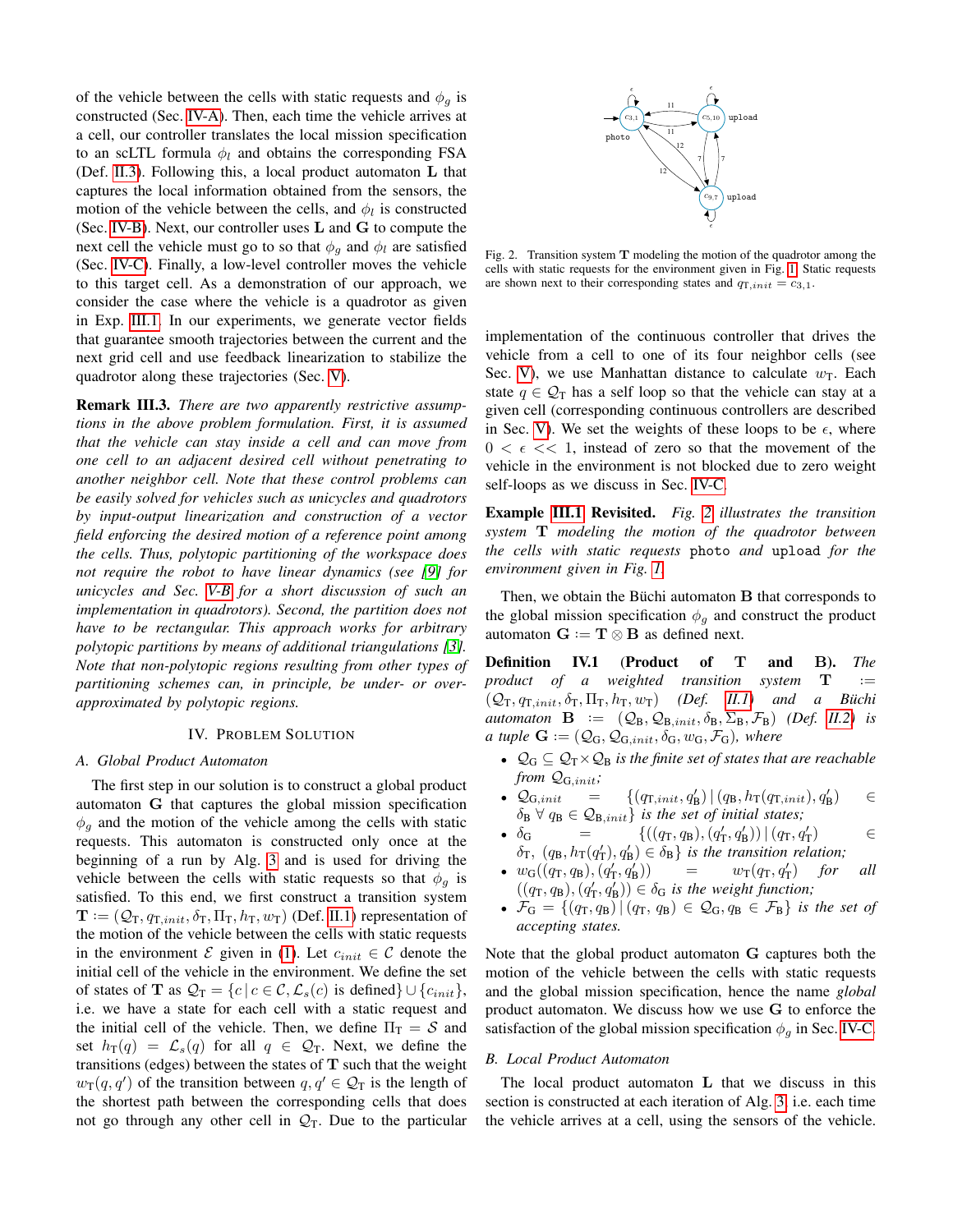To satisfy  $\phi_g$ , Alg. [3](#page-5-0) drives the vehicle between the cells of  $\mathcal{Q}_T$ , and for each pair of cells  $c_{cur}$  and  $c_{next}$  that it drives the vehicle between, it uses L to find local plans that satisfy the local mission specification and get the vehicle closer to  $c_{next}$ .

<span id="page-4-1"></span>

| Algorithm 1: Construct the local transition system U. |                                                                                                                               |  |
|-------------------------------------------------------|-------------------------------------------------------------------------------------------------------------------------------|--|
|                                                       | <b>Input:</b> The cells $c_{cur}$ , $c_{next} \in Q_T$ between which the                                                      |  |
|                                                       | vehicle is moving and $x, y$ coordinates of the                                                                               |  |
|                                                       | current cell of the vehicle.                                                                                                  |  |
|                                                       | <b>Output:</b> Local transition system U.                                                                                     |  |
|                                                       | 1 $\mathcal{Q}_{\mathbf{U}} = \{c_{i,j} :  x - i  \leq \frac{o-1}{2},  y - j  \leq \frac{p-1}{2}, c_{i,j} \in \mathcal{C}\}.$ |  |
|                                                       | 2 $q_{U,init} = c_{x,y}$ .                                                                                                    |  |
|                                                       | 3 Set $\mathcal{Q}_U = \mathcal{Q}_U \setminus (\mathcal{Q}_T \setminus \{c_{next}\}).$                                       |  |
|                                                       | 4 if $c_{x,y} = c_{cur}$ then Add $c_{cur}$ back to $\mathcal{Q}_U$ .                                                         |  |
|                                                       | 5 $\delta_{\mathbf{U}} = \{(c_{i,j}, c_{k,l})   c_{i,j}, c_{k,l} \in \mathcal{Q}_{\mathbf{U}}, ( k - i  = 1 \land l =$        |  |
|                                                       | j) $\vee$ ( l - j  = 1 \ i = k) }.                                                                                            |  |
|                                                       | 6 $w_{\text{U}}(c_{i,j}, c_{k,l}) = 1$ for all $(c_{i,j}, c_{k,l}) \in \delta_{\text{U}}$ .                                   |  |
|                                                       | 7 $h_U(c_{i,j}) = \mathcal{L}_d(t)(c_{i,j})$ for $c_{i,j} \in \mathcal{Q}_U$ .                                                |  |
|                                                       | <b>8</b> Add <i>end</i> to $Q_U$ with $h_U(end) = end$ .                                                                      |  |
|                                                       | <b>9 if</b> $c_{next} \in Q_U$ then Add $(c_{next}, end)$ to $\delta_U$ .                                                     |  |
|                                                       | 10 else                                                                                                                       |  |
|                                                       | $11 \quad \text{Add}(a \quad \text{and})$ to $\lambda$ for each call $a \quad \text{at the}$                                  |  |

- 11 | Add  $(c_{bndry}, end)$  to  $\delta_U$  for each cell  $c_{bndy}$  at the boundary of the sensing range.
- 12  $\Pi_{\text{U}}$  is the set of propositions satisfied at the states of U. 13 return  $\mathbf{U} := (\mathcal{Q}_{U}, q_{U,init}, \delta_{U}, \Pi_{U}, h_{U}, w_{U}).$

We use Alg. [1](#page-4-1) to construct the local transition system U that models the motion of the vehicle between the cells within its sensing range and captures the dynamic requests sensed at each cell. In lines 1-2, we initialize the set of states of U as an  $o \times p$  grid of square cells centered at the current cell  $c_{x,y}$  of the vehicle (the sensing grid discussed in Sec. [III\)](#page-1-1). To be able to guarantee correctness, we need to make sure that as the vehicle moves between cells  $c_{cur}$ ,  $c_{next} \in \mathcal{Q}_T$ , it does not visit any cells in  $\mathcal{Q}_T$  other than  $c_{next}$  once it leaves  $c_{cur}$ . To this end, we first remove all cells in  $\mathcal{Q}_U$  that are also in  $\mathcal{Q}_T$  except  $c_{next}$  (line 3). If the vehicle has not left  $c_{cur}$ yet, we add it back to  $Q_U$  as required (line 4). In lines 5-7, we define unit weight transitions between all adjacent cells in  $\mathcal{Q}_U$  and assign locally detected dynamic requests to their corresponding cells. Then, in lines 8-11, we add a blocking *end* state to  $\mathcal{Q}_U$  and define necessary transitions from those states where the controller given in Sec. [IV-C](#page-4-0) may end its local planning at each iteration. If  $c_{next} \in Q_U$ , we add  $(c_{next}, end)$ to  $\delta_{\text{U}}$  as it is the current target cell of the vehicle. Otherwise, we add a transition from all boundary cells of the sensing grid of the vehicle to the *end* state to allow the controller to plan until the end of the sensing range.

<span id="page-4-3"></span>Then, using Alg. [2,](#page-4-2) we translate the local mission specifi-cation (Sec. [III\)](#page-1-1) to the scLTL formula  $\phi_l$  (Sec. [II\)](#page-1-0). Note that Alg. [2](#page-4-2) omits the parts of the local mission specification that do not apply to the current set of dynamic requests sensed by the vehicle (line 3). Finally, we obtain the deterministic FSA A (Def. [II.3\)](#page-1-4) that corresponds to  $\phi_l$  and construct the local product automaton  $\mathbf{L} := \mathbf{U} \otimes \mathbf{A}$  as defined next.

**Algorithm 2:** Obtain scLTL formula  $\phi_l$ .

<span id="page-4-2"></span>

|                | <b>Input:</b> Local mission specification as defined in                          |
|----------------|----------------------------------------------------------------------------------|
|                | Sec. III and transition system U.                                                |
|                | <b>Output:</b> The corresponding scLTL formula $\phi_l$ .                        |
|                | 1 service_set = $\emptyset$ , $\phi_l$ = (True U end).                           |
|                | <b>2 foreach</b> request $\in \mathcal{D}_{service} \cup \mathcal{D}_{avoid}$ do |
| 3 <sup>7</sup> | <b>if</b> request $\notin \Pi_U$ then Continue.                                  |
| $\overline{4}$ | if request $\in \mathcal{D}_{service}$ then                                      |
| 5 <sup>5</sup> | $\vert \text{ service\_set} = service\_set \cup \{request\}.$                    |
| 6              | Append ' $\land$ ( $\diamond$ request)' to $\phi_l$ .                            |

- 6 Append ' $\wedge$  ( $\diamond$  request)' to  $\phi_l$
- $7$  else
- **8** Append ' $\land$  (¬request U end)' to  $\phi_l$ .

<sup>9</sup> foreach *(req1, req2)* ∈ *service set* × *service set* do

- 10 **if**  $req1 \neq req2$  and  $prio(req1) < prio(req2)$  then
- 11 | Append ' $\wedge$  (¬ req2 U req1)' to  $\phi_l$ .

12 return  $\phi_l$ .

Definition IV.2 (Product of U and A). *The product of a weighted transition system*  $\mathbf{U} := (\mathcal{Q}_U, q_{U,init}, \delta_U, \Pi_U, h_U, w_U)$ *(Def. [II.1\)](#page-1-2) and a deterministic finite state automaton*  $\mathbf{A}$  :=  $(Q_A, q_{A,init}, \delta_A, \Sigma_A, \mathcal{F}_A)$  *(Def. [II.3\)](#page-1-4) is a tuple*  $\mathbf{L}$  :=  $(Q_L, q_{L,init}, \delta_L, w_L, \mathcal{F}_L)$ *, where* 

- $\mathcal{Q}_L \subseteq \mathcal{Q}_U \times \mathcal{Q}_A$  *is the finite set of states that are reachable from the initial state;*
- $q_{\text{L},init}$  =  $(q_{\text{U},init}, q_{\text{A}}')$  is the initial state such that  $(q_{\mathrm{A},init}, h_{\mathrm{U}}(q_{\mathrm{U},init}), q_{\mathrm{A}}') \in \delta_{\mathrm{A}};$
- $\delta_{\rm L}$  = {((q<sub>U</sub>, q<sub>A</sub>),(q<sub>U</sub>, q<sub>A</sub>))|(q<sub>U</sub>, q<sub>U</sub>)  $\in$  $\delta_U$ ,  $(q_A, h_U(q'_U), q'_A) \in \delta_A$  *is the transition relation*;
- $w_{\rm L}((q_{\rm U}, q_{\rm A}), (q'_{\rm U}, q'_{\rm A}))$ ))  $=$   $w_{\text{U}}(q_{\text{U}}, q_{\text{U}}')$ ) *for all*  $((q_{\mathrm{U}}, q_{\mathrm{A}}), (q'_{\mathrm{U}}, q'_{\mathrm{A}})) \in \delta_{\mathrm{L}}$  *is the weight function;*
- $\mathcal{F}_L = \{(q_U, q_A) | (q_U, q_A) \in \mathcal{Q}_L, q_A \in \mathcal{F}_A \}$  *is the set of accepting states.*

Note that the local product automaton L obtained as the product of U and A captures both the motion of the vehicle within its local sensing range and the local mission specification  $\phi_l$ , hence the name *local*. Next, we show how we use the local product automaton L and the global product automaton G from Sec. [IV-A](#page-3-2) to control the vehicle.

### <span id="page-4-0"></span>*C. Receding Horizon Controller*

The controller that we propose as a solution to Prob. [III.2](#page-2-2) is presented in the form of Alg. [3.](#page-5-0) In the following, we discuss each step of Alg. [3](#page-5-0) in detail.

Lines 1–6 of Alg. [3](#page-5-0) are run only once and are responsible for the initialization of the data structures related to the global part of the mission. In line 1 of Alg. [3,](#page-5-0) we construct the global product automaton G as the product of the transition system T that models the behavior of the vehicle between the cells with static requests and the Büchi automaton  $\bf{B}$  that captures the global mission specification  $\phi_q$  as discussed in Sec. [IV-A.](#page-3-2) Note that the acceptance condition for a Büchi automaton is to visit an accepting state infinitely often (Sec. [II\)](#page-1-0). Thus, in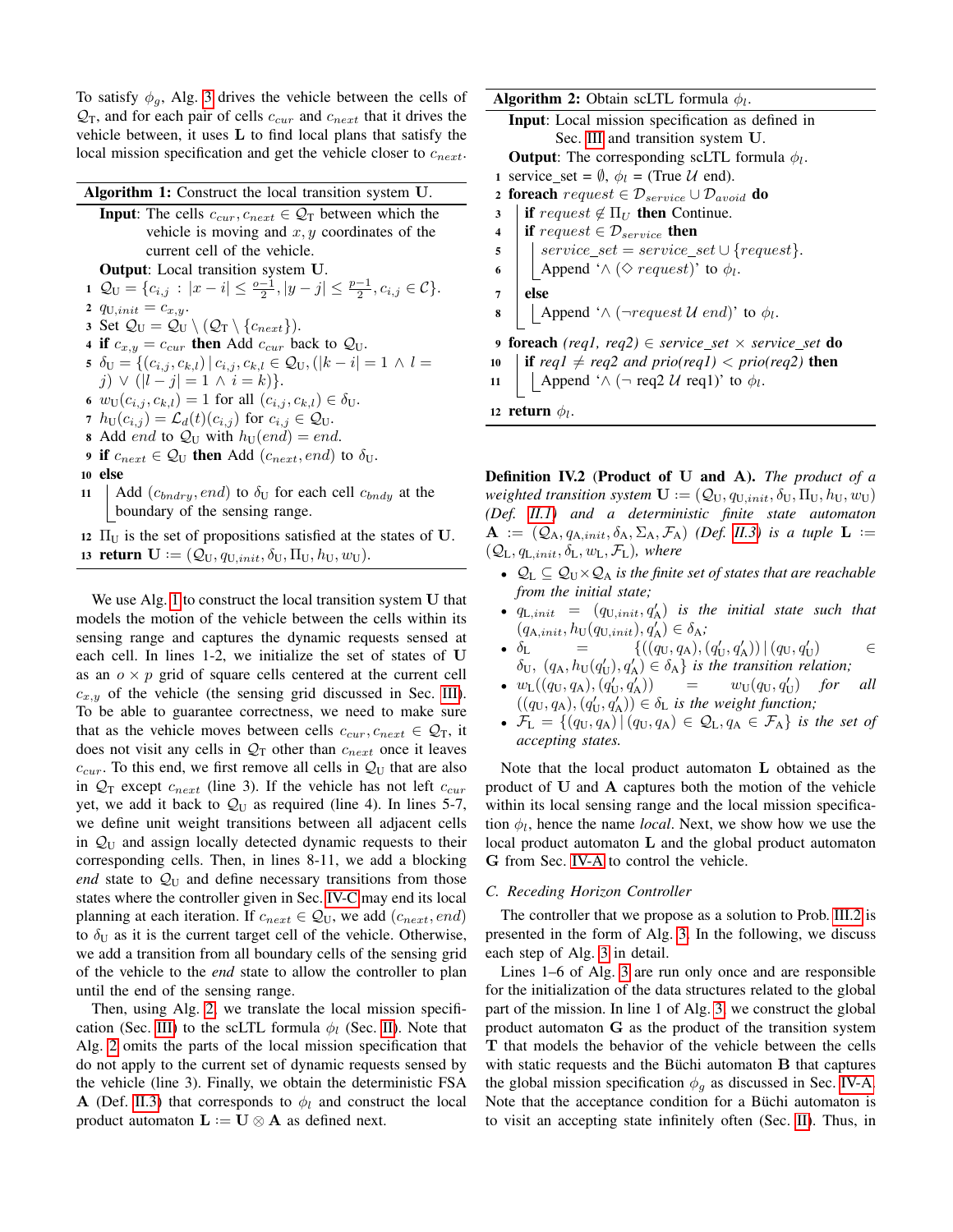Algorithm 3: Vehicle Controller.

<span id="page-5-0"></span>**Input**: Environment  $\mathcal{E}$ , global mission specification  $\phi_g$ , local mission specification  $\mathcal{D} = \mathcal{D}_{service} \cup \mathcal{D}_{avoid}, \text{prio} : \mathcal{D} \rightarrow \mathbb{N}.$ **Output:** Next grid cell to fly to.

### Executed Offline (initialization part):

- <sup>1</sup> Construct the global product automaton G (Def. [IV.1\)](#page-3-5).
- 2 Remove all those states in  $\mathcal{F}_G$  that cannot reach
- themselves.
- 3 if  $\mathcal{F}_G = \emptyset$  then
- 4 | Abort:  $\phi_q$  cannot be satisfied.
- 5 Let  $fd(q) = \min_{q' \in \mathcal{F}_G} shortest\_dist(q, q')$  for all  $q \in \mathcal{Q}_G$ .
- 6  $g_{cur} = \arg \min_{q \in \mathcal{Q}_{init}} f d(q)$ .

# Executed Online (receding horizon part):

<sup>7</sup> while *True* do

| Construct the FSA <b>A</b> corresponding to $\phi_l$<br>9<br>$(Sec. IV-B).$<br>$d^{\star}=\infty.$<br>10<br><b>foreach</b> $g_{next} \in \{g_{next}   (g_{cur}, g_{next}) \in \delta_G\}$ <b>do</b><br>11<br>Construct U for $(g_{cur}[0], g_{next}[0])$ using Alg. 1.<br>12<br>Construct the local product automaton<br>13<br>$\mathbf{L} := \mathbf{U} \times \mathbf{A}$ (Def. IV.2).<br>foreach $q \in \mathcal{F}_L$ do<br>14<br>$d_{cell} = man\_dist(q[0], g_{next}[0]).$<br>15<br>$d_{plan} = d_{cell} + fd(g_{next}).$<br>16<br>if $d_{plan} < d^*$ then<br>17<br>$d^* = d_{plan}.$<br>18<br>$\left $ cell $_{next}^{\star}$ = Next cell on shortest path from<br>19<br>$q_{\text{L},init}$ to q.<br>$g_{next}^* = g_{next}$ .<br>20<br>if $d^* = \infty$ then<br>21<br>Abort: No feasible local plan.<br>22<br>if cell <sup>*</sup> <i>next</i> is $g_{next}^{\star}[0]$ then $g_{cur} = g_{next}^{\star}$ .<br>23<br>Apply controls to reach cell $\star_{\text{next}}$ .<br>24 | 8 | Obtain the local scLTL formula $\phi_l$ using Alg. 2. |
|--------------------------------------------------------------------------------------------------------------------------------------------------------------------------------------------------------------------------------------------------------------------------------------------------------------------------------------------------------------------------------------------------------------------------------------------------------------------------------------------------------------------------------------------------------------------------------------------------------------------------------------------------------------------------------------------------------------------------------------------------------------------------------------------------------------------------------------------------------------------------------------------------------------------------------------------------------------------------------------------|---|-------------------------------------------------------|
|                                                                                                                                                                                                                                                                                                                                                                                                                                                                                                                                                                                                                                                                                                                                                                                                                                                                                                                                                                                            |   |                                                       |
|                                                                                                                                                                                                                                                                                                                                                                                                                                                                                                                                                                                                                                                                                                                                                                                                                                                                                                                                                                                            |   |                                                       |
|                                                                                                                                                                                                                                                                                                                                                                                                                                                                                                                                                                                                                                                                                                                                                                                                                                                                                                                                                                                            |   |                                                       |
|                                                                                                                                                                                                                                                                                                                                                                                                                                                                                                                                                                                                                                                                                                                                                                                                                                                                                                                                                                                            |   |                                                       |
|                                                                                                                                                                                                                                                                                                                                                                                                                                                                                                                                                                                                                                                                                                                                                                                                                                                                                                                                                                                            |   |                                                       |
|                                                                                                                                                                                                                                                                                                                                                                                                                                                                                                                                                                                                                                                                                                                                                                                                                                                                                                                                                                                            |   |                                                       |
|                                                                                                                                                                                                                                                                                                                                                                                                                                                                                                                                                                                                                                                                                                                                                                                                                                                                                                                                                                                            |   |                                                       |
|                                                                                                                                                                                                                                                                                                                                                                                                                                                                                                                                                                                                                                                                                                                                                                                                                                                                                                                                                                                            |   |                                                       |
|                                                                                                                                                                                                                                                                                                                                                                                                                                                                                                                                                                                                                                                                                                                                                                                                                                                                                                                                                                                            |   |                                                       |
|                                                                                                                                                                                                                                                                                                                                                                                                                                                                                                                                                                                                                                                                                                                                                                                                                                                                                                                                                                                            |   |                                                       |
|                                                                                                                                                                                                                                                                                                                                                                                                                                                                                                                                                                                                                                                                                                                                                                                                                                                                                                                                                                                            |   |                                                       |
|                                                                                                                                                                                                                                                                                                                                                                                                                                                                                                                                                                                                                                                                                                                                                                                                                                                                                                                                                                                            |   |                                                       |
|                                                                                                                                                                                                                                                                                                                                                                                                                                                                                                                                                                                                                                                                                                                                                                                                                                                                                                                                                                                            |   |                                                       |
|                                                                                                                                                                                                                                                                                                                                                                                                                                                                                                                                                                                                                                                                                                                                                                                                                                                                                                                                                                                            |   |                                                       |
|                                                                                                                                                                                                                                                                                                                                                                                                                                                                                                                                                                                                                                                                                                                                                                                                                                                                                                                                                                                            |   |                                                       |
|                                                                                                                                                                                                                                                                                                                                                                                                                                                                                                                                                                                                                                                                                                                                                                                                                                                                                                                                                                                            |   |                                                       |
|                                                                                                                                                                                                                                                                                                                                                                                                                                                                                                                                                                                                                                                                                                                                                                                                                                                                                                                                                                                            |   |                                                       |
|                                                                                                                                                                                                                                                                                                                                                                                                                                                                                                                                                                                                                                                                                                                                                                                                                                                                                                                                                                                            |   |                                                       |
|                                                                                                                                                                                                                                                                                                                                                                                                                                                                                                                                                                                                                                                                                                                                                                                                                                                                                                                                                                                            |   |                                                       |
|                                                                                                                                                                                                                                                                                                                                                                                                                                                                                                                                                                                                                                                                                                                                                                                                                                                                                                                                                                                            |   |                                                       |
|                                                                                                                                                                                                                                                                                                                                                                                                                                                                                                                                                                                                                                                                                                                                                                                                                                                                                                                                                                                            |   |                                                       |

line 2 of Alg. [3](#page-5-0) we remove all those accepting states in  $\mathcal{F}_{G}$ of G that cannot reach themselves. In lines 3-4 of Alg. [3,](#page-5-0) we abort if there are no accepting states left in  $\mathcal{F}_G$ , meaning that the global mission specification  $\phi_q$  cannot be satisfied. In line 5, we define a potential-like function  $fd(q)$  that returns the shortest distance to the set of accepting states  $\mathcal{F}_G$  for a state  $q \in \mathcal{Q}_G$ . The shortest\_dist $(q, q')$  function that we use here returns the the distance of the shortest path between states  $q, q' \in \mathcal{Q}_G$  using Dijkstra's shortest path algorithm [\[10\]](#page-7-16). Note that the value returned by  $fd(q)$  decreases as we get closer to the set of accepting states  $\mathcal{F}_G$  and it returns zero once we are at an accepting state  $q \in \mathcal{F}_G$ . For a state  $q \in \mathcal{Q}_G$  that cannot reach any accepting state in  $\mathcal{F}_G$ ,  $fd(q) = \infty$ . As the global product automaton G may have multiple initial states due to

the nondeterminism of B, in line 8 we set our current state in G, denoted by  $g_{cur}$ , to the state in  $\mathcal{Q}_{G,init}$  that is closest to the set of accepting states  $\mathcal{F}_G$ .

The rest of Alg. [3](#page-5-0) (lines  $7-24$ ) is an infinite loop that executes once at every new cell reached by the vehicle. In this part, our controller locally plans a path that satisfies the local mission specification while taking the vehicle as close as possible towards satisfaction of the global mission specification. Thus, it is essentially this second part of Alg. [3](#page-5-0) which makes our controller a receding horizon controller. We proceed by obtaining the scLTL formula  $\phi_l$  corresponding to the parts of the local mission specification that applies to the current requests sensed by the vehicle using Alg. [2.](#page-4-2) Then at line 9, we construct the FSA **A** that corresponds to  $\phi_l$ .

The loop in lines 11–20 picks the best local trajectory within the local sensing range of the vehicle such that it both satisfies  $\phi_l$  and takes the vehicle closest to satisfaction of the global mission specification. To this end, we consider all neighbors, denoted by  $g_{next}$ , of our current state  $g_{cur}$  in G (line 11). For each  $g_{next}$ , we construct the local transition system U that models the motion of the vehicle within its local sensing range using Alg. [1](#page-4-1) (line 12). Note that U excludes all cells from  $Q_T$ except  $g_{next}[0]$  (and  $g_{cur}[0]$  if the vehicle has not left that cell yet), where  $g_{cur}[0]$  and  $g_{next}[0]$  are the cells corresponding to the states  $g_{cur}$  and  $g_{next}$  in the global product automaton  $\bf{G}$ , respectively. This guarantees that the vehicle will not satisfy any unintended static requests that can potentially violate the global mission specification as it goes from  $g_{cur}[0]$  to  $g_{next}[0]$ in the environment. In line 13, we construct the local product automaton L as the product of U and A.

In lines  $14-20$  we iterate over all possible states in L where a satisfying local plan can end. For each accepting state  $q \in \mathcal{F}_L$ , we set  $d_{cell}$  to the Manhattan distance between the cell corresponding to q, denoted by  $q[0]$ , and the cell corresponding to  $g_{next}$ , denoted by  $g_{next}[0]$  (line 15). Here,  $man\_dist()$  returns the Manhattan distance between the cells corresponding  $q[0]$  and  $g_{next}[0]$ . Then, in line 16, we calculate the predicted distance of the vehicle to the accepting states of G after reaching  $q[0]$  as the sum of  $d_{cell}$  and  $fd(g_{next})$ . Lines 17–20 keep track of the next cell, denoted by  $cell_{next}^{\star}$ , of the best local plan obtained so far corresponding to the combination of  $g_{next} \in \mathcal{Q}_G$  and  $q \in \mathcal{F}_L$  that takes the vehicle closest to the set of accepting states of G. In line 21, we abort if we cannot find a feasible local plan that both satisfies  $\phi_l$  and flies the vehicle towards some neighbor  $g_{next}$  of  $g_{cur}$ that can reach  $\mathcal{F}_{G}$ . Else, in lines 23–24, we update  $g_{\text{cur}}$  as necessary and fly the vehicle to  $cell_{next}^{\star}$ . Once the vehicle reaches  $cell_{next}^{\star}$ , Alg. [3](#page-5-0) continues execution from line 7. Next, we show the correctness of Alg. [3.](#page-5-0)

<span id="page-5-1"></span>Theorem IV.3. *Assume that during its execution, Alg. [3](#page-5-0) reaches line 23 with*  $fd(g_{next}^{\star}) = 0$  *infinitely often. Then, the trajectory generated by the vehicle satisfies the global and local mission specifications.*

*Proof:* Alg. [3](#page-5-0) guides the vehicle between the cells with static requests by computing local plans. Under the given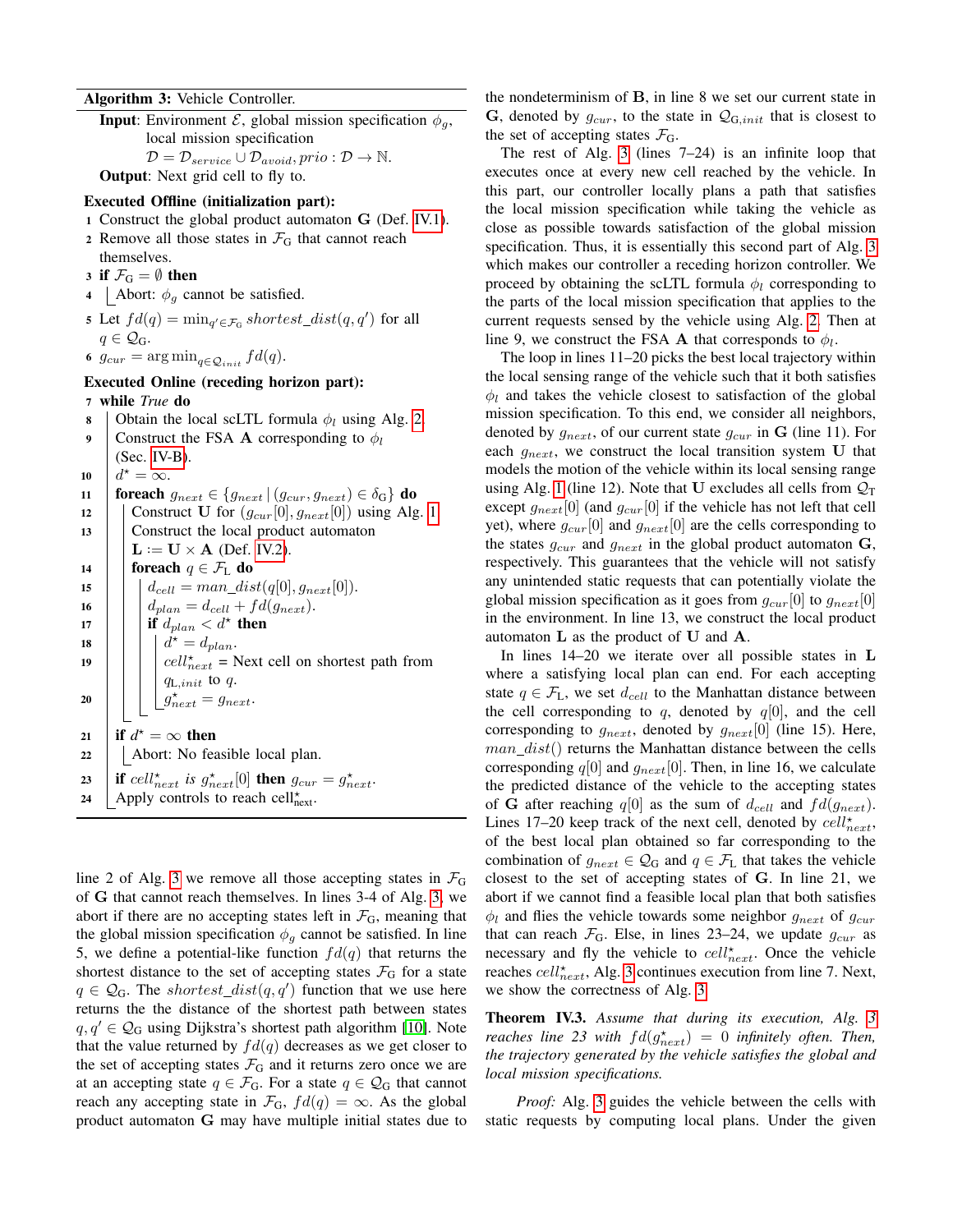assumption, the controller satisfies the Büchi acceptance condition (Sec. [II\)](#page-1-0) by visiting the set of accepting states of G infinitely often. Since we are also guaranteed not to visit any cells with static requests besides  $g_{next}[0]$  due to the way U is constructed (Sec. [IV-B\)](#page-3-3), the motion of the vehicle in the environment satisfies the global mission specification  $\phi_q$ . Note also that any local plan computed using Alg. [3](#page-5-0) is guaranteed to satisfy the local mission specification as it ends at an accepting state of the local product automaton L. Thus, under the given assumption, Alg. [3](#page-5-0) correctly solves Prob. [III.2.](#page-2-2)

Remark IV.4. *The assumption employed in Thm. [IV.3](#page-5-1) corresponds to the cases where there is always at least one feasible local plan that both satisfies the local mission specification and gets the vehicle closer to the cell with the next static request that must be serviced to satisfy*  $\phi_q$ *. One case where this assumption is trivially satisfied is when there are no dynamic requests (or equivalently there is no local mission specification) and the cells with static requests are at least one cell apart. In this case, if the global mission*  $\phi_q$  *is satisfiable, then Alg. [3](#page-5-0) is guaranteed to satisfy it.*

### <span id="page-6-0"></span>V. IMPLEMENTATION AND EXPERIMENTAL RESULTS

### *A. Software Implementation and Experimental Setup*

The controller presented in Alg. [3](#page-5-0) is implemented as a Python module that returns the next cell the quadrotor must fly to given its current location (provided by the motion capture system) and current sensor measurements (provided by the Matlab code that processes images sent by the quadrotor). In our implementation, we use ltl2ba [\[7\]](#page-7-10) to obtain the Büchi automaton **B** corresponding to  $\phi_g$ , and use scheck [\[14\]](#page-7-13) to obtain the FSA **A** corresponding to  $\phi_l$  (Alg. [3\)](#page-5-0). The lowlevel controllers that control the flight of the quadrotor from one grid cell to another according to the output of Alg. [3](#page-5-0) are implemented in Matlab. We discuss these low-level quadrotor controllers in Sec. [V-B.](#page-6-1)

Our experimental platform comprises four Viewsonic shortthrow projectors, an Optitrack motion capture system, a kQuad500 quadrotor from KMel Robotics equipped with a camera facing downwards, and three desktop computers communicating over a local area network. The motion capture system tracks the motion of the quadrotor and provides the low level controllers with accurate position information. The projectors project the color-coded cells representing the static and dynamic requests on the ground, which are sensed by the quadrotor within its local sensing range (a  $5 \times 5$  cell grid). The colors used in the experiments are as given in Exp. [III.1](#page-2-1) and illustrated in Fig. [1:](#page-2-0) green for photo, blue for upload, yellow for unsafe, red for extinguish, and cyan for assist. The computers run the code responsible for trajectory planning (Alg. [3\)](#page-5-0) and low-level control of the quadrotor as well as processing the images sent by the quadrotor.

# <span id="page-6-1"></span>*B. Quadrotor Low Level Controller*

The quadrotor low level controllers that ensure the safe and smooth transition from one cell to another (as determined by Alg. [3\)](#page-5-0) are based on (1) input-output linearization for the quadrotor dynamics [\[16\]](#page-7-17), and (2) construction of multi-affine vector fields for control-to-facet and invariance in rectangles [\[2,](#page-7-7) [9\]](#page-7-14). Due to space limitations, the details are omitted. In short, to navigate in the environment, the quadrotor must perform a two-step sequence in which it first flies from its current cell to one of its neighboring cells as given by Alg. [3,](#page-5-0) then remains in the target cell while performing the necessary sensing and planning operations. Trajectory planning between adjacent cells is carried out by creating vector fields within the current and target cells of the quadrotor, which map locations in the cells to desired velocity vectors. In the current cell, the vector field is computed such that it guarantees all trajectories starting in the initial cell pass through the connecting facet and into the target cell. Within the target cell, the vector field is computed to guarantee the convergence of all trajectories to the center of the cell preventing the quadrotor from leaving through any of its surrounding facets once it arrives in the cell [\[2,](#page-7-7) [9\]](#page-7-14). Fig. [3](#page-7-18) shows a close-up of the vector fields of two adjacent cells. Note that the vector field is continuous everywhere in the region spanned by the two rectangles, which implies that the corresponding trajectory is smooth.

The controllers are designed to use the absolute position of the quadrotor to define the resulting velocity reference for the feedback loop. Feedback control around a velocity setpoint is achieved by separating the control of the translational and rotational motions of the quadrotor into an outer and inner control loop. The outer loop first calculates the desired acceleration based on proportional-integral feedback with respect to the velocity setpoint, and then transforms the control outputs into a desired attitude. A feedback linearization approach is used to find the desired attitude by solving the dynamics equations for an orientation and thrust that produces the appropriate motion, while accounting for the non-linear dynamics in the model [\[16\]](#page-7-17). The desired attitude is then used as a reference for the inner control loop, designed to stabilize the attitude. The resulting architecture is a nested loop of controllers capable of stabilizing the quadrotor at any given velocity setpoint.

Our extensive experimental testing showed that this approach produces very satisfactory results. The trajectory of the center of the quadrotor stays close to the middle of the traversed rectangles for all times (see Fig. [3\)](#page-7-18)

### *C. Experimental Results*

In this section, we return to the persistent surveillance mission given in Exp. [III.1](#page-2-1) and present the results of our experiments where a quadrotor satisfies the global and local mission specifications given in Exp. [III.1.](#page-2-1) Fig. [3](#page-7-18) illustrates the trajectory followed by the quadrotor for a particular realization of dynamic requests during the experiments. Here, the black line corresponds to the actual flight path of the quadrotor over the environment as provided by the motion capture system. At the beginning of the flight, only the unsafe dynamic avoidance request is there. The remaining dynamic service requests extinguish and assist occur later in the flight as we discuss next. The quadrotor begins its flight at  $c_{3,1}$